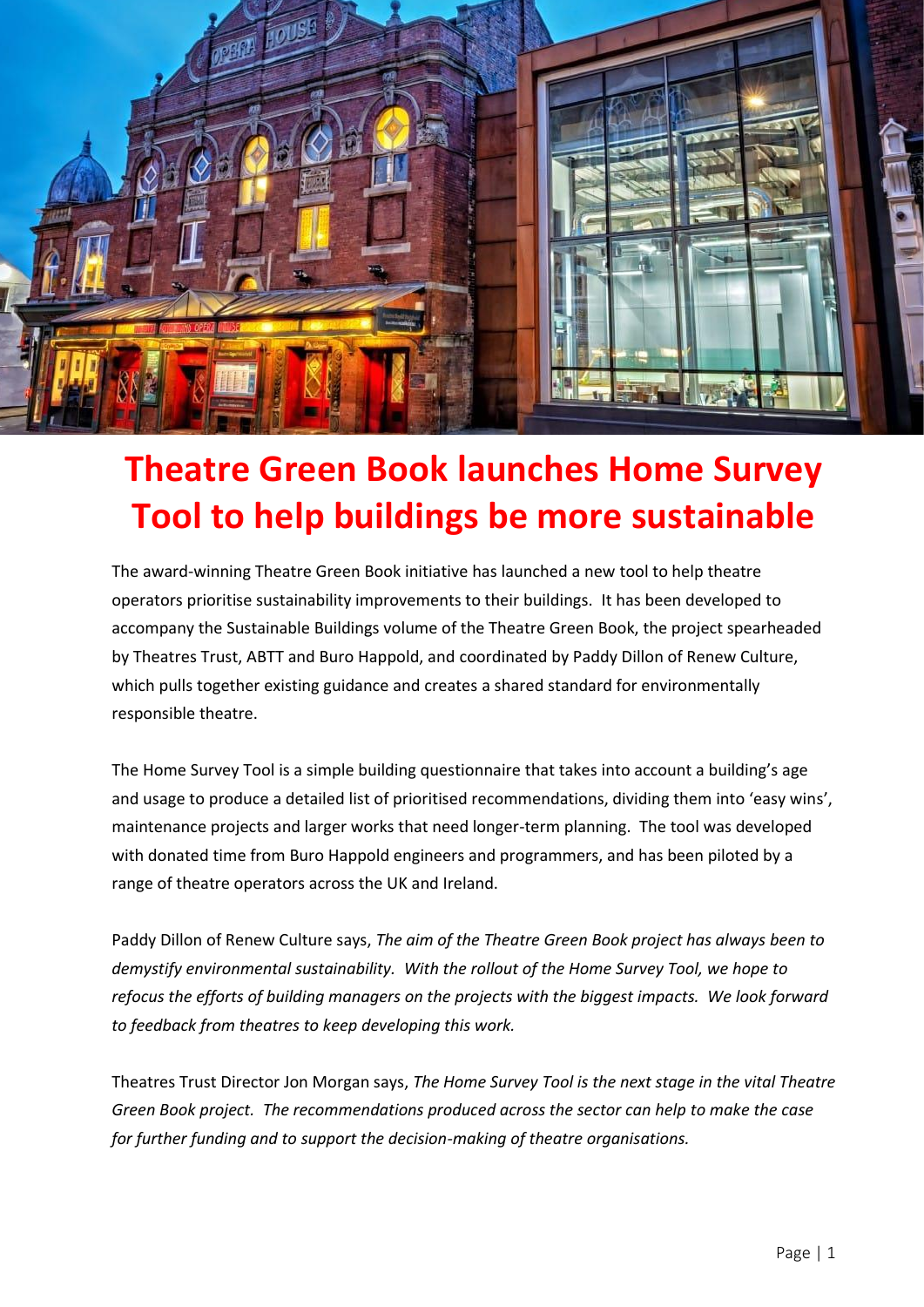Andrew Wylie, Partner at Buro Happold says, *Buro Happold was pleased to develop the Home Survey Tool to help venues, large and small, understand how their building is performing. Working through the Tool will generate an initial plan to improve your buildings environmental performance without the need to engage specialist advice.*

Colin Johnston, Deputy Chief Executive Officer at Blackpool Grand says, *Trying to reduce the carbon footprint of a Victorian theatre – especially one that is Grade II\* listed – is a monumental task. However, using the Home Survey Tool was simple and very effective at both finding the 'quick wins' that we could effect at low or no cost, and the 'don't even bother considering' at the other end of the spectrum. The tool is refreshingly honest, free from jargon, and easy to follow.*

Katie Town, Executive Director, Theatre Royal Wakefield says, *The team at Theatre Royal Wakefield found the Theatre Green Book Home Survey Tool really helpful and simple to use. We found the questions thought-provoking and the output interesting and useful. We've already started to implement some of the recommendations to improve our environmental sustainability and other actions will inform our longer-term plans for our Grade II\* listed Frank Matcham building.*

## **Notes to Editors**

| Title      | <b>Theatres Trust</b>                               |
|------------|-----------------------------------------------------|
| Website    | http://www.theatrestrust.org.uk                     |
| Twitter    | @TheatresTrust                                      |
| Photograph | Theatre Royal Wakefield, credit Robling Photography |

## **Theatre Green Book**

The Theatre Green Book, which recently won a Stage Innovation Award, pulls together existing guidance and creates a shared standard for environmentally responsible theatre across three volumes: Sustainable Productions, Sustainable Buildings and Sustainable Operations. The project, spearheaded by ABTT, Buro Happold and Theatres Trust and coordinated by Paddy Dillon of Renew Culture, builds upon the work of Julie's Bicycle, Creative Carbon Scotland, SiPA, Ecostage and others. Theatre Green Book won the Innovation Award at The Stage Awards in January 2022. Find out more about the Theatre Green Book: [www.theatregreenbook.com](http://www.theatregreenbook.com/)